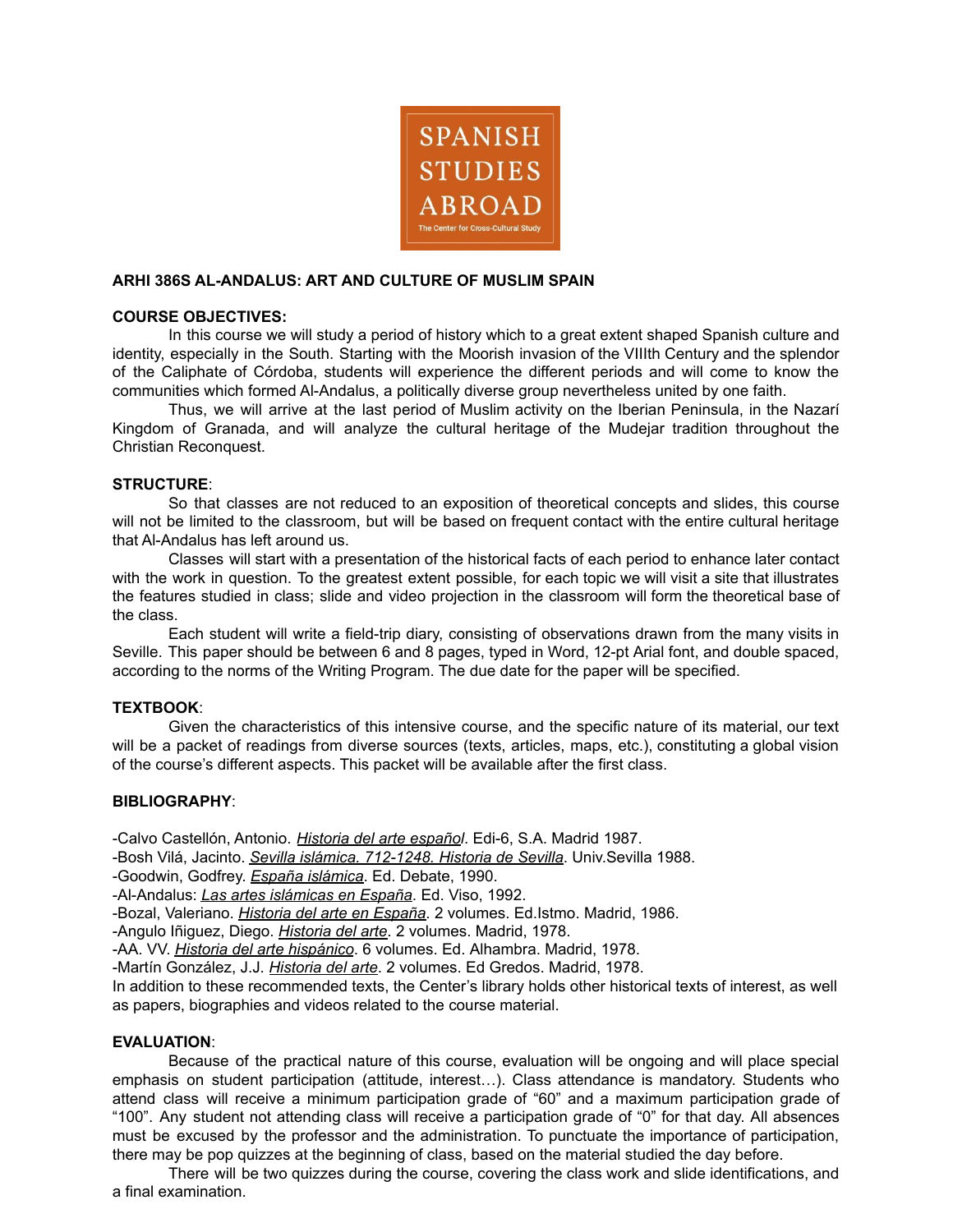| The final grade will be determined as follows: |     |
|------------------------------------------------|-----|
| Participation.                                 |     |
| 25%                                            |     |
| Diary                                          | 25% |
| Quizzes                                        | 25% |
| Final examination.                             | 25% |
|                                                |     |